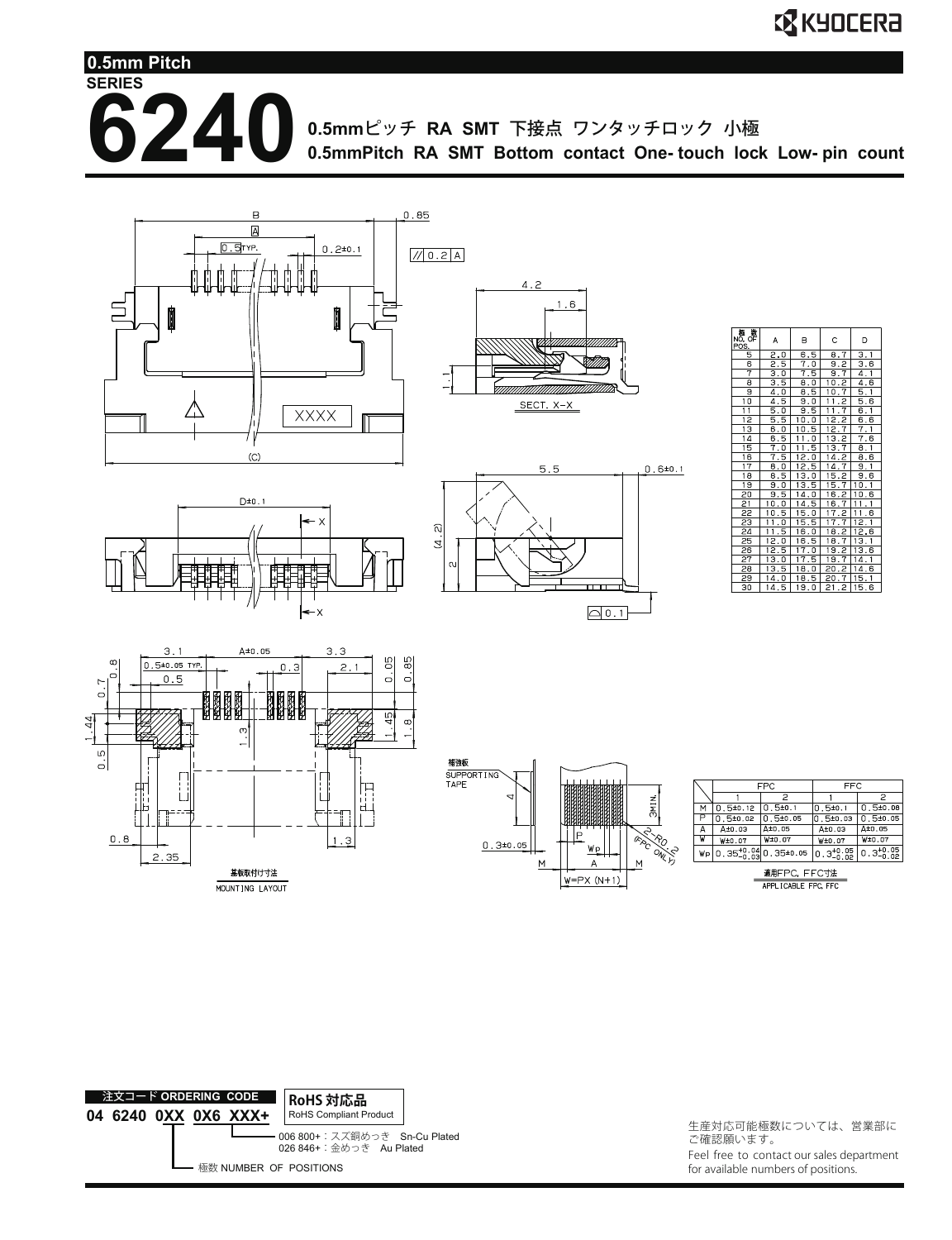**0.5mm Pitch**

**SERIES**

**62240**0.5mmピッチ RA SMT 下接点 ワンタッチロック 中極

**0.5mmPitch RA SMT Bottom contact One- touch lock Medium- pin count**

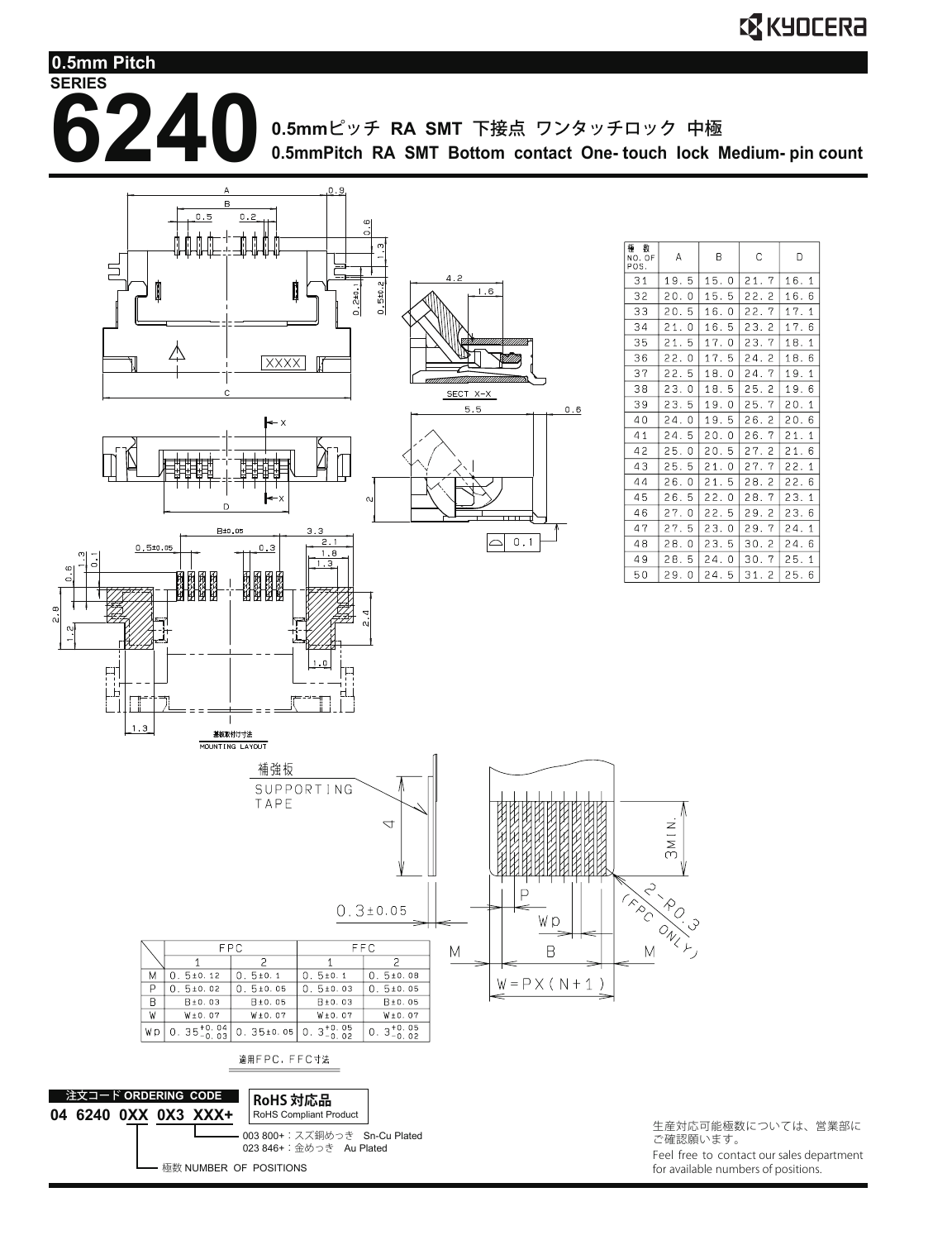**6240** 0.5mmピッチ RA SMT 下接点 ワンタッチロック 大極

**SERIES**

**0.5mm Pitch**

**0.5mmPitch RA SMT Bottom contact One- touch lock High- pin count**